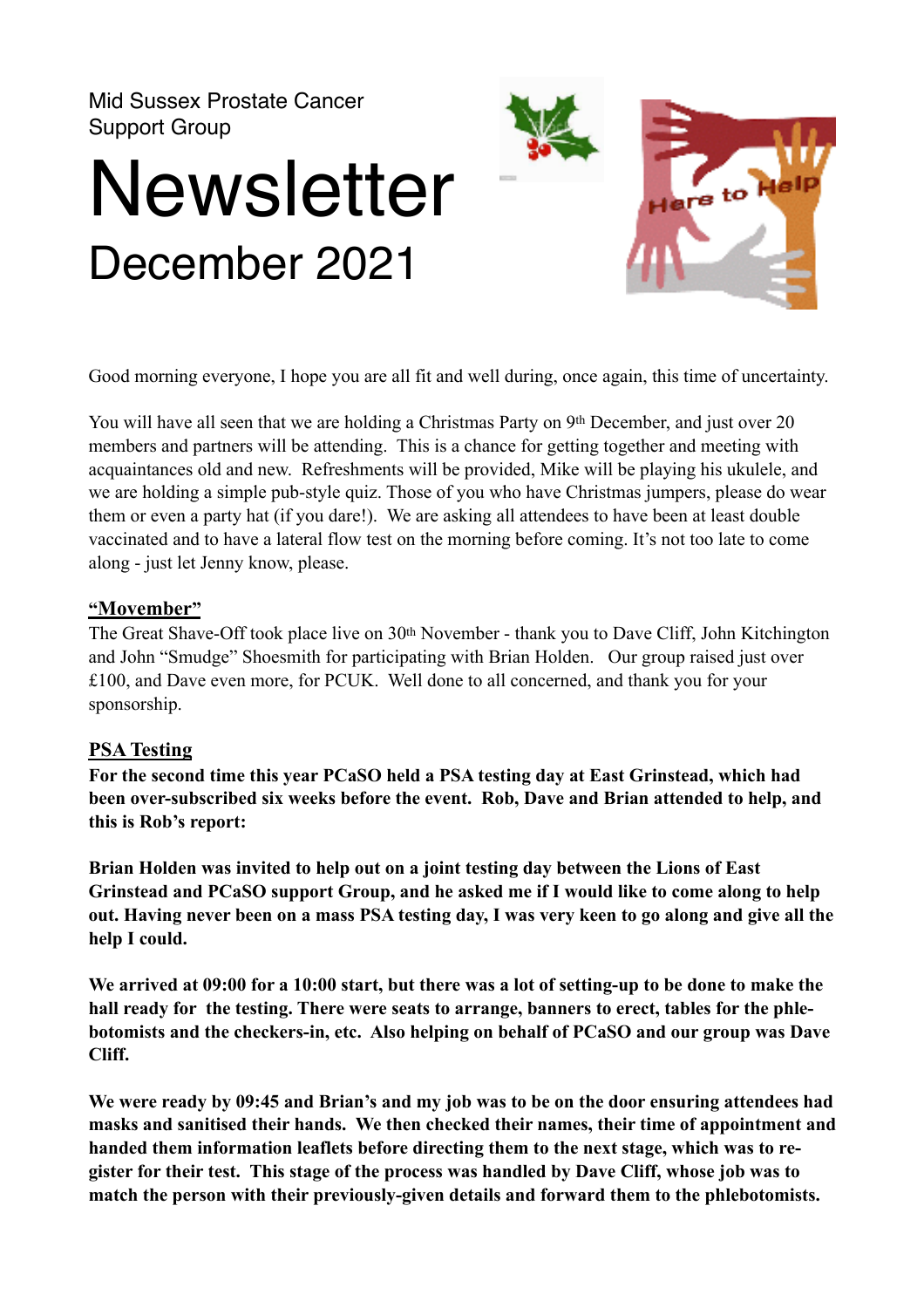**All the attendees were pre-booked in 15-minute slots, and we were allowing for up to 25 men per 15 minutes. The morning passed really quickly with a steady flow of men passing through the hall with only three men failing to show up.** 

**There was a one-hour break in the middle, followed by the afternoon session, which was just as busy as the morning one. I think only two men failed to show up in the afternoon and one man was too late and missed his appointment, as we had already packed up and the phlebotomists had gone home.** 

**Statistics for the day – 516 men tested on the day. 480 green, 16 amber, 20 red. 2 men in their 40s were red, with one aged 43 with a PSA of 11.6** 

**A thoroughly enjoyable and worthwhile day, which has obviously had some great benefit to those men.** 

**Once again these figures demonstrate the need for regular PSA testing particularly for your close blood relatives. Prostate Cancer found early is more Treatable and Beatable!** 

## **Recent Walks**

We have held a couple of walks recently, and the most recent on 2<sup>nd</sup> December was glorious.



11 members and wives walked about 3 miles, finishing with an outdoor pub lunch.